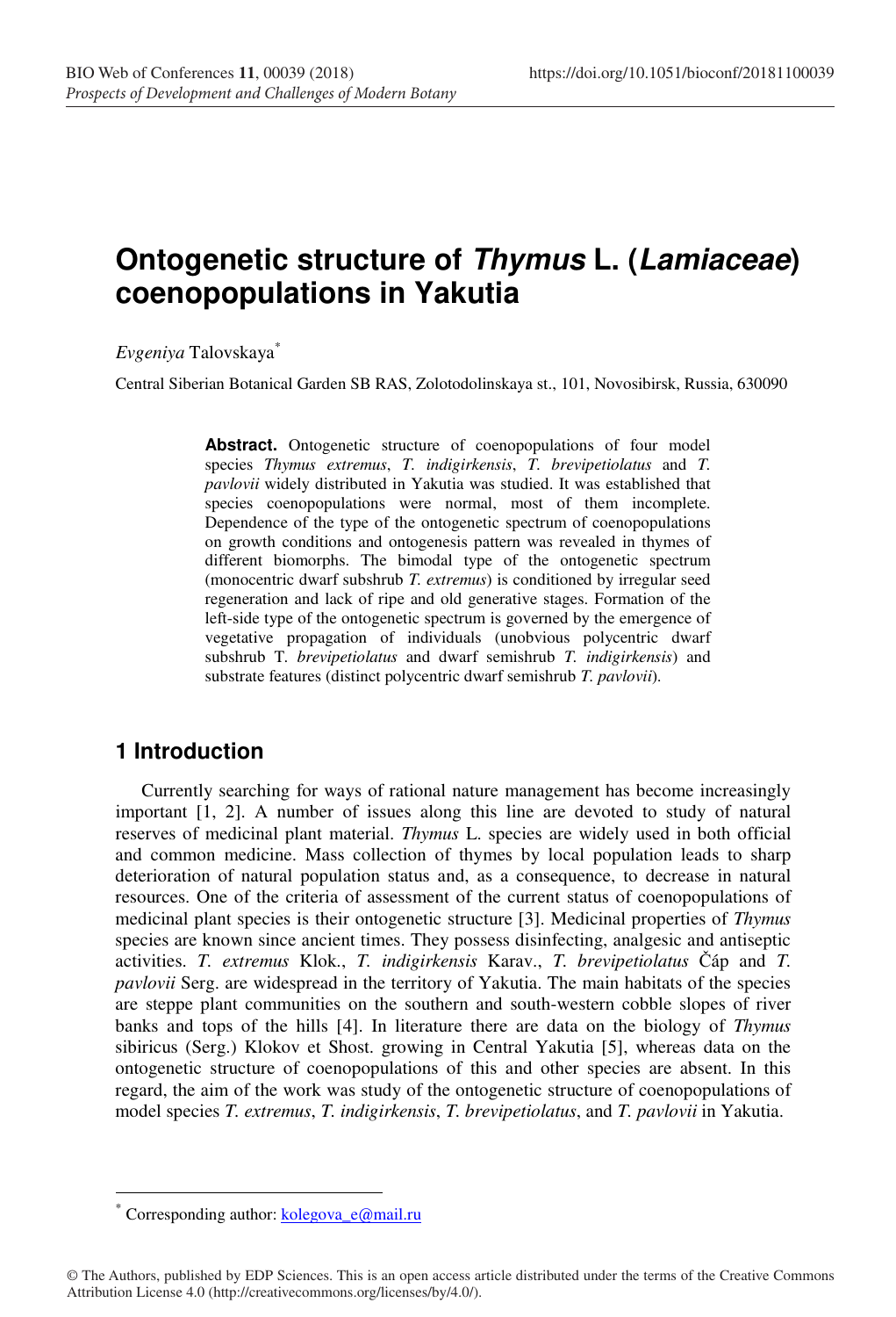## **2 Materials and Methods**

Coenopopulations (CP) of four model species *T. extremus*, *T. indigirkensis*, *T. brevipetiolatus*, and *T. pavlovii* growing in different ecological-coenotic conditions of Yakutia were studied (Table 1). When studying the ontogenetic structure of CP, standard methods were used [6–8]. The transects 1 m wide and 5–10 m long were divided into test plots at  $1m<sup>2</sup>$ , a continuous account of individuals at each of the ontogenetic stage was carried out. As a unit of account, a primary shoot, a primary bush and a clump in individuals of seed origin, a partial bush and a sуstem of partial bushes in individuals of vegetative origin were taken into consideration. An ontogenetic spectrum of CP was defined as a ratio of plants at various ontogenetic stages expressed in a percentage of the total individual number [6]. To characterize CP were used demographic indices of age and effectiveness. The type of a coenopopulation was established by L.A. Zhivotovskiy's "delta-omega" classification [7]. The ecological density of CP was defined when calculating individual abundance per unit of habitable space [8].

| CP                                     | Locality of CP                                                                                                                                                                | TPCD/PCD                                                                                                                                                                                                                                                                                           |               |
|----------------------------------------|-------------------------------------------------------------------------------------------------------------------------------------------------------------------------------|----------------------------------------------------------------------------------------------------------------------------------------------------------------------------------------------------------------------------------------------------------------------------------------------------|---------------|
|                                        |                                                                                                                                                                               | Community /<br>dominating species                                                                                                                                                                                                                                                                  | $\frac{0}{0}$ |
| 1<br>$(T.$ extremus)                   | Vicinities of Yakutsk,<br>gentle slope of the<br>River<br>Lena<br>bank,<br>south-eastern<br>steepness<br>exposure,<br>$10^0$ ,<br>meadow-<br>chernozem<br>sandy-<br>loam soil | Herb-sheep's<br>fescue<br>steppe (Festuca lenensis<br>Drobow,<br>Artemisia<br>pubescens<br>Ledeb.,<br>Veronica<br>incana<br>L.,<br>Carex duriuscula C.A.<br>Mey.,<br>Pulsatilla<br>flavescens (Zucc.) Juz.)                                                                                        | 80/3          |
| $\overline{2}$<br>(T. brevipetiolatus) | region,<br>Kobyansk<br>vicinities<br>of<br>S.<br>Smorodichny, slope of<br>southern<br>exposure,<br>$5^0$ , loam<br>steepness<br>with cobble.                                  | Spreading<br>anemone-<br>sheep's fescue-wildrye<br>steppe (Festuca lenensis,<br>Elymus turuchanensis<br>(Reverd.)<br>Czerep.,<br>Pulsatilla patens (L.)<br>Mill., Koeleria cristata<br>(L.) Pers., Veronica<br><i>incana</i> )                                                                     | 80/1          |
| 3<br>(T. indigirkensis)                | Kobyansk region,<br>vicinities of s. Sangar,<br>slope of<br>southern<br>exposure of the Lena<br>River bank, steepness<br>$5^{\circ}$ , fine grain soil<br>covered with cobble | encroached<br>Bush<br>by<br>dahurica<br>Spiraea<br>(Rupr.) Maxim.<br>and<br>Rosa acicularis Lindl.<br>herb bunchgrass steppe<br>(Agropyron villosum<br>(L.) Link, Festuca<br>Carex<br>lenensis,<br>pediformis C.A. Mey.,<br>Dracocephalum<br>palmatum<br>Steph.<br>ex<br>Willd., T. indigirkensis) | 60/5          |
| $\overline{4}$                         | Tompo<br>region,                                                                                                                                                              | Grouping of vegetation                                                                                                                                                                                                                                                                             | 35/5          |
| (T. pavlovii)                          | southern exposure of                                                                                                                                                          | (Bromopsis pumpelliana                                                                                                                                                                                                                                                                             |               |

**Table 1.** Characteristic of habitats of *Thymus* coenopopulations in Yakutia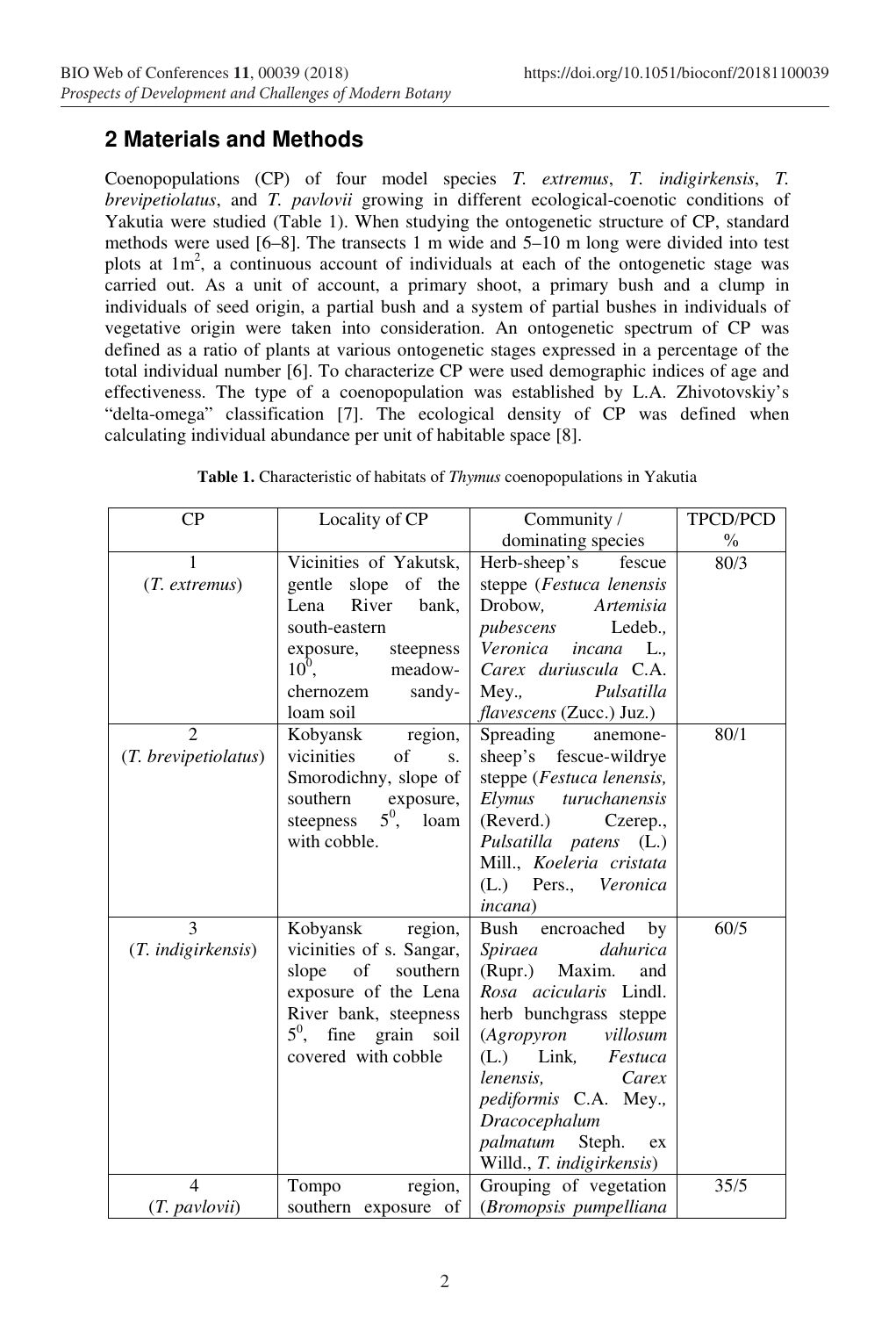|                                     | the slope of the Sete- (Scribn.) Holub, $Elymus$    |  |
|-------------------------------------|-----------------------------------------------------|--|
|                                     | Dabash Ridge, right   confusus (Roshev.)            |  |
|                                     | борт of the Tyi- Tzvelev, T. pavlovii,              |  |
| Synoga stream valley, Dracocephalum |                                                     |  |
|                                     | steepness $30^0$ , rocky- stellerianum F. Hiltebr., |  |
|                                     | subsiding outcrops, Rhytidium rugosum               |  |
| moss in crevices                    | $(Hedw.)$ Kindb.)                                   |  |

Note: TPCD – total projective cover degree of the herb layer, PCD – projective cover degree of the species.

## **3 Results and Discussions**

Study of *T. extremus*, *T. indigirkensis*, *T. brevipetiolatus* and *T. pavlovii* showed that in Yakutia peculiar morphological mechanisms of adaptation manifesting themselves in the diversity of life forms and biomorph types were formed in the species. In CP 1 *T. extremus* is a monocentric dwarf semishrub. The phase of a primary bush is prolonged in the individual ontomorphogenesis. Self-maintenance of CP occurs only by seeds. In CP 2 *T. brevipetiolatus* and in CP 3 *T. indigirkensis* are implicitly polycentric dwarf semishrub and dwarf semishrub, respectively. The most prolonged phase in the individual ontomorphogenesis is that of a clump. Self-maintenance of CP occurs by seeds and vegetatively. IN CP 4 *T. pavlovii* is explicitly dwarf semishrub. An adult individual also represents a clump. Self-maintenance of CP occurs vegetatively. Studied CPs of model species are normal, mostly incomplete (subsenile individuals are absent) (Table 2).

| CP     | Ontogenetic groups, % |       |      |                      |      |      | $D_{\text{ecol.}}$ | $\omega$ |      | CP type |      |              |
|--------|-----------------------|-------|------|----------------------|------|------|--------------------|----------|------|---------|------|--------------|
|        |                       | ım    |      | $g_1$                | g2   | g3   | SS                 | S        |      |         |      |              |
|        | 12.2                  | l 7.1 | 7.3  | $\mathbf{z}$<br>17.7 | 15.2 | 9.8  | 20.1               | 0.6      | 23.4 | 0.55    | 0.42 | transitional |
| ◠<br>∠ | 0.4                   | 6.3   | 15.7 | 33.2                 | 16.2 | 19.7 | 8.5                |          | 40.0 | 0.70    | 0.41 | transitional |
| ⌒      | 3.8                   | 5.0   | 20.0 | 38.1                 | 13.2 | 15.0 | 4.9                |          | 74.3 | 0.67    | 0.35 | transitional |
| 4      | 13.2                  | 36.8  | 17.6 | 19.1                 | 5.9  | 1.5  | 5.9                | 0        | 8.5  | 0.39    | 0.19 | Young        |

**Table 2.** Distribution of *Thymus* species individuals throughout the ontogenetic groups

Note. Ontogenetic groups:  $j$  – juvenile; im – immature;  $v$  – virginal; g1 – young generative; g2 – ripe generative; g3 – old generative; ss – subsenile; s – senile;  $D_{\text{ecol}}$  – ecological density (individual/m<sup>2</sup>);  $\omega$ –effectiveness index; ∆ - age index; type of coenopopulations according to L.A. Zhivotovskiy's classification (2001).

The ontogentic spectrum of CP 1 *T. extremus* is bimodal. An absolute maximum is in the right-side part of the spectrum on subsenile individuals. Two local maxima are distinguished on immature and young generative individuals in the left-side part of the spectrum. Multiple top of the spectrum is conditioned by different factors. On the one hand, irregular seed regeneration encourages accumulation of different groups of regrowth. On the other hand, accumulation of subsenile individuals is linked with features of *T. extremus* development in forb-sheep's fescue steppe community with a lack of water supply and high sodding. So young individuals pass to the subsenile stage omitting ripe and old generative ones. In this regard, the group of ripe generative individuals in CP 1 does not prevail. According to "delta-omega" classification the CP is transitional.

The ontogenetic spectra of CP 2–4 are left-side, with the maximum on young generative (CPs 2 and 3) and immature individuals (CP 4). Formation of the left-side ontogenetic spectrum in CPs 2 and 3 in *T. brevipetiolatus* and *T. indigirkensis* is similar. Both CPs occur in the steppe communities on hill slopes. Vegetative spreading and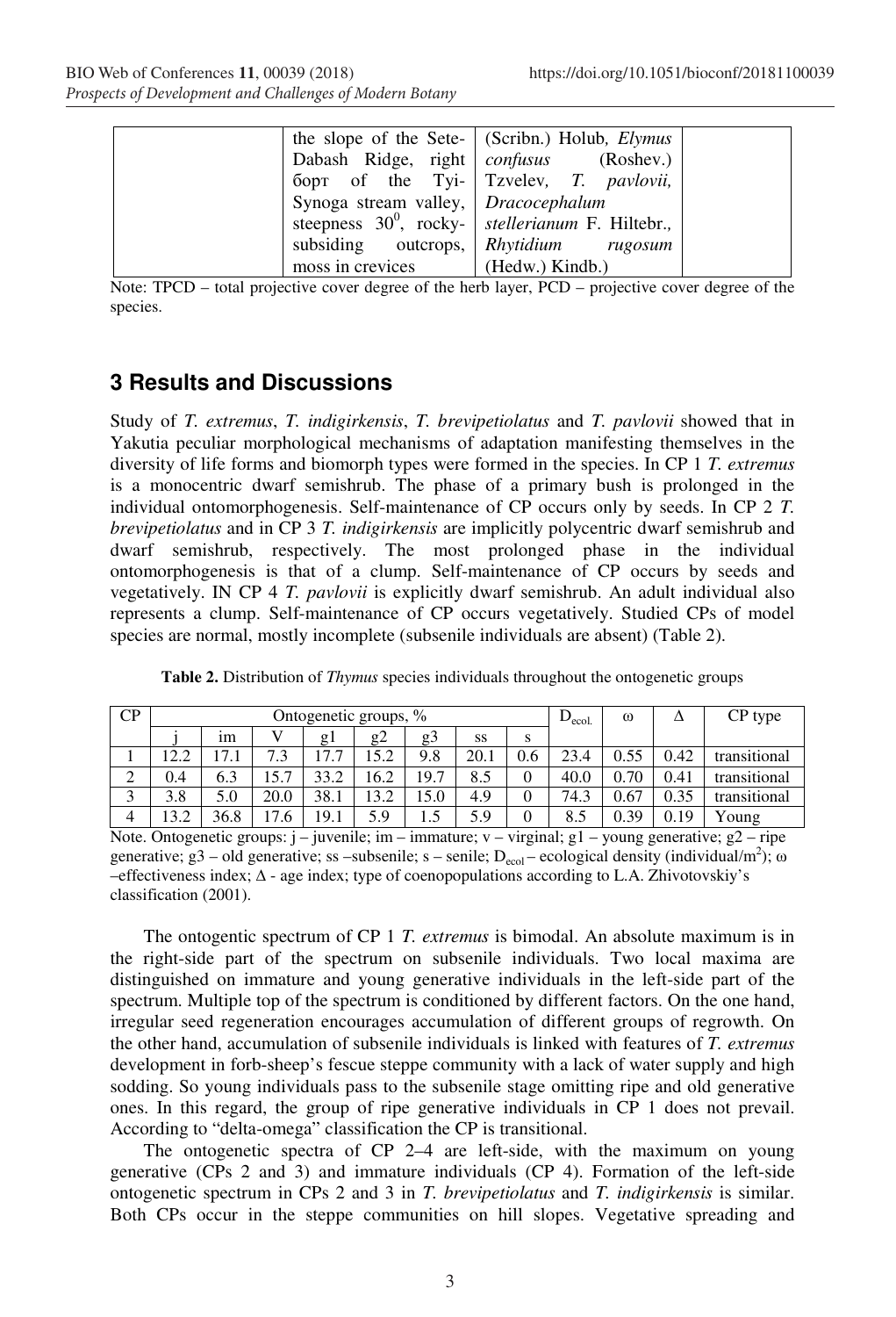propagation are typical of species individuals in these conditions. Vegetative propagation occurs at the ripe generative stage. Ramets rejuvenated up to the young generative stage and sometimes in *T. indigirkensis* up to the virginal one annually separate from the maternal individual. This, as well as seed regeneration promote increase in young generative individual group and formation of the peak in the left part of the spectrum. Ecological density of CP of implicitly polycentric thyme species is high and reaches in *T.*  indigirkensis 74,3 individual/m<sup>2</sup>. CP self-maintenance is equally by seed and vegetative ways. Genet-ramet ratio is practically the same: in *T. brevipetiolatus* CP it amounts to 1:1,4, in *T. indigirkensis* CP – 1:1,2. According to "delta-omega" classification CPs 2 and 3 are transitional to ripe ones.

In *T. pavlovii* a rise in the left part of the spectrum falls on the group of immature individuals. The species habitat is characterized by specific features of the substrate. Individuals develop on the moss cover in the crevices of rocky outcrops. Favourable conditions for seed germination are formed here. However, only a small quantity of individuals passes to virginal stage in the future. This is linked with an adverse effect of moss in individual life at the later ontogenetic stages (conservative of permafrost, assists in preservation of soil low temperatures, leads to swamping). The same thing is also noted by J. L. Gornal et al. [9]. Duration of the ontogenesis of *T. pavlovii* genets does not exceed 8 years. At the ripe generative stage primary individual structures decay, and a plant breaks up completely into even-aged partial formations. CP self-maintenance is mainly due to vegetative regeneration of ripe generative individuals. Genet-ramet ratio in CP is 1:3,5. According to "delta-omega" classification CP 4 is young.

Thus, the study of the coenopopulations of model *Thymus* species in various ecological-coenotic conditions of Yakutia shows that all of them are normal, most of them are incomplete (individuals at the senile ontogenetic stages are absent). Dependence of the ontogenetic spectrum type on growth conditions and ontogenesis pattern was revealed in species of various biomorphs. Similar dependence was also revealed by some researchers when studying plant population structure in certain regions [3, 10 and others.]. A bimodal type of the ontogenetic spectrum in the monocentric dwarf semishrub *T. extremus* is governed by irregular seed regeneration and omitting ripe and old generative stages. Formation of the left-side ontogenetic spectrum of CP in implicitly polycentric semishrub *T. brevipetiolatus* and dwarf semishrub *T. indigirkensis* is conditioned by emergence of individual vegetative propagation, ramet rejuvenation (up to the young generative stage), combined way of CP self-maintenance. Accumulation of regrowth and formation of the left-side spectrum in explicitly polycentric dwarf semishrub *T. pavlovii* are to a greater extent due to peculiarities of moss substrate.

The work was carried out with the financial support of the grant of RFBR within the framework of project № 18-04-00621 and State Assignment of Central Siberian Botanical Garden SB RAS № АААА-А17-117012610053-9

### **References**

- 1. O.V. Smirnova, N.A. Toroova, Advances in current biology **136**, 199–211 (2016)
- 2. S.-L. Chen, H. Yu, H.-M. Luo, Q. Wu, C.-F. Li, A. Steinmetz, Chin. Med. **11**, 37–44 (2016)
- 3. O.V. Simonova, *Principles and methods of biodiversity conservation* (MarSU, Yoshkar-Ola, 2010) (In Russian)
- 4. V.M. Vasjukov, Bot. J. **101,** 1240–1253 (2016)
- 5. P.V. Egorova, Bul. of KrasGAU **7,** 65–69 (2014)